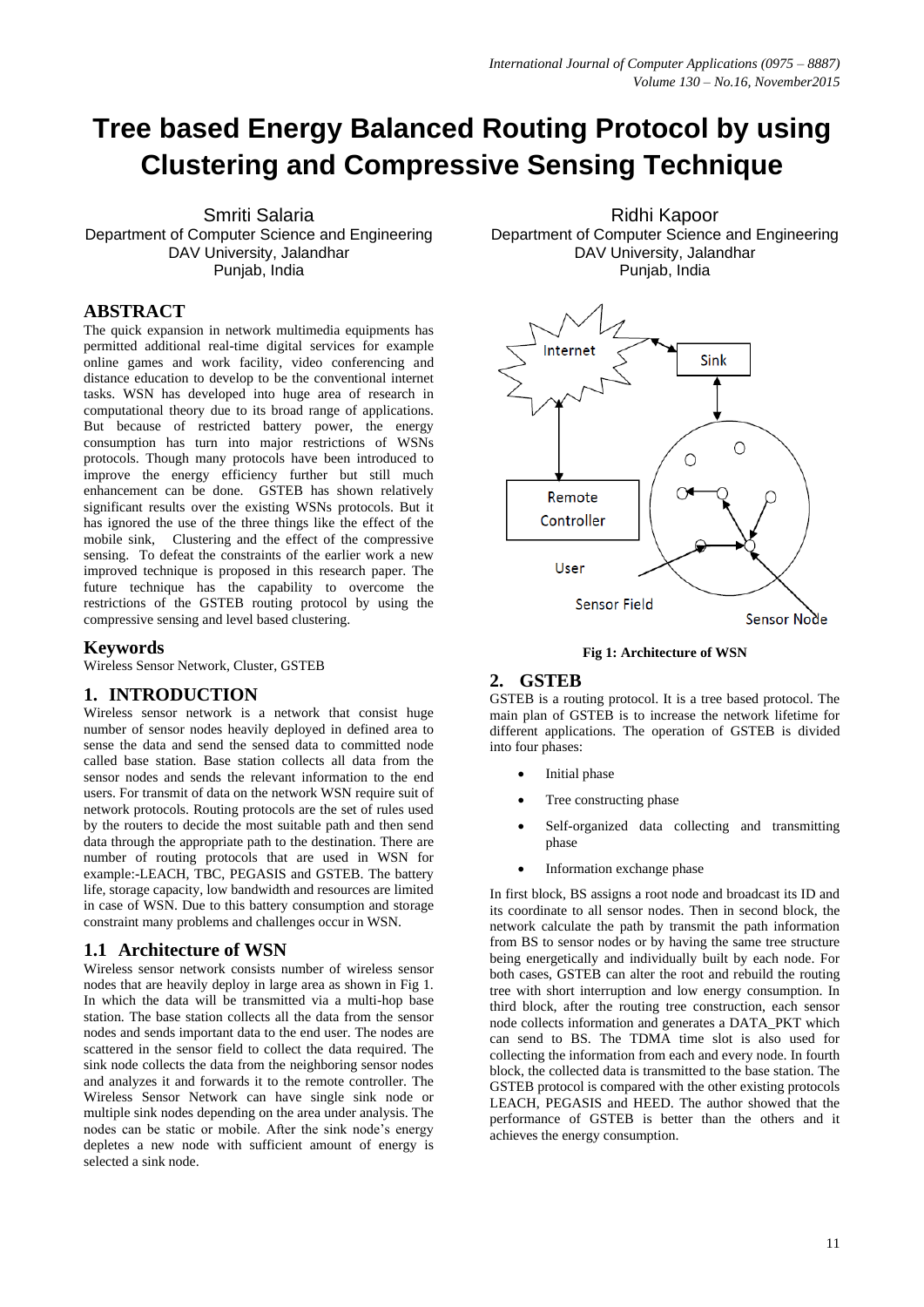## **3. LITERATURE SURVEY**

Han et al. (2014), [1] have discussed many protocols like PEGASIS, LEACH, HEED, TBC, PEDAP and GSTEB. A general self organized tree based energy level routing protocol has compared with other protocols. GSTEB build routing tree by using a method where, BS assigns a root node and broadcast this selection to all sensor nodes then each node starts to selects its parent nodes from its neighbor nodes, thus making GSTEB a dynamic protocol. GSTEB has shown better result than other protocols in energy balancing consumption thus it has increased the lifetime of WSNs. Hwang et al. (2014), [2] have proposed compressive sensing based WSN, that exploit channel gain to broadcast and identify signals competently. Assuming that calculated signals at each sensor are correlated and sparse at some basis domain, they suggest a novel sensor selection scheme and linked signaling channel design to improve detection performance. The simulation results show that the proposed method support reduction in the number of measurements by 60~80% for a wide range of sparsity level at high and low SNRs. Naguyen et al.(2013), [3] have discussed the cluster based energy efficient data gathering using CS that proposed to extensively decrease the energy consumption associated to data collection in such networks. Both compressive sensing (CS) and clustering have been prove to be proficient ways to reduce the energy consumptions in WSNs The idea is to separation of WSN into clusters, in which every cluster head collects the sensor readings within its cluster and forms CS measurements to be forwarded to the base station. In our Compressive Sensingbased clustering algorithm, a clustered WSN only wants to send M measurements from its clusters to the BS. All raw reading data from N sensors will be recovered based on those measurements at the BS. The algorithm helps to reduce a significant energy consumption to transmit data from the network to the BS. S. Mathapti et al. (2012), [4] have developed a new energy efficient routing protocol called energy efficient reliable routing protocol for WSN by using data aggregation technique. The main aim if data aggregation technique is to eliminate the redundant data transmission. In this paper we form clusters and coordinator nodes. The CN selects a cluster head (CH) in each cluster based upon the energy level and the distance to the CN. The packets sent by the sensor nodes are aggregated at the CH and transmitted to the CN. The CN measures the loss ratio and compares it with a threshold value of loss ratio. Depending upon this value, the forward node count is incremented or decremented and the cluster size is adaptively changed, ensuring reliability and balanced energy consumption. Jeon et al. (2012), [5] have proposed high event density tree based cluster centered at the high even density area. The main idea behind this is to develop a multi hop short distance routing path for data transmission. We also develop the data gathering and aggregation sensor to realize HEDACR. The result of experiment indicates that HEDACR reduces the energy consumption and extends the network lifetime as compared with LEACH using one-hop. Alemu et al. (2012), [6] have discussed about the data aggregation framework for the wireless sensor network based upon a hierarchical multiparent cluster. To minimize the energy consumption is the major issue in the wireless sensor network. To resolve this issue efficient fault tolerance data aggregation framework is introduced based on hierarchical multi-parent clustering. It addresses how to verify faulty nodes, how to improve corrupted data and how to minimize energy and bandwidth for longer network lifetime. In which for aggregate sensed data cluster have two heads primary and secondary. Kim et al. (2010), [7] have discussed the TBC (tree based clustering)

approach for energy efficient wireless sensor network.TBC is a cluster based protocol, several clusters are formed in TBC and each cluster has a cluster head (CH). The nodes within the cluster construct a routing tree and the cluster head is the root of it. Cluster heads measure the distance between the member nodes and itself for the tree configuration process. In TBC every cluster is divided into levels. The height of the tree is determined based on the distance of the member nodes from the cluster head. TBC reduces and balances the energy consumptions among the nodes. Thus it extends the network lifetime as compared to other schemes. Xibei et al. (2010), [8] have discussed an improved protocol DCDA-LEACH. It makes improvement to LEACH with data correlation and data aggregation. It divides the nodes into regions. Each region is defined as atomic region, in which clusters are formed to reduce the energy consumption. In their paper they used multi-skip routing to decrease the number of cluster heads which communicate with base station directly. Therefore this protocol can balance the node energy and prolong the network lifetime. Lindsey et al. (2002), [9] have presented the protocol PEGASIS. PEGASIS is a chain based protocol. Firstly in PEGASIS information is gathered and transmit it base station via sensor nodes. The main idea behind PEGASIS to form a chain of sensor nodes. Each node can communicates with their neighbor node and transmit the gathered data node to node and then takes turn transmitting the data to the base station. PEGASIS does not include rounds procedure thus the amount of energy spent per round will be reduced. So PEGASIS performs better than the LEACH. PEGASIS shows the better results. Heinzelman et al. (2002), [10] have discussed about the protocol LEACH, In this paper he introduced a protocol architecture for micro sensor network that combine the energy proficient cluster based routing and media access mutually with particular data aggregation for increasing the lifetime system performance, latency and quality. For increasing the network lifetime LEACH include a distributed cluster formation technique, algorithms for adapt clusters and rotate cluster head position to equally allocate the energy load between all nodes.

#### **4. PROPOSED METHODOLOGY**

/\*starting of WSN\*/

1. 100 nodes are deployed randomly. /\*Setup phase\*/

 $\boldsymbol{k}$ 

2.  $P_s(t)=\}$  $\frac{k}{N-k*(r \mod \frac{N}{k})}$ :  $H_s(t) = 1$ //selection of cluster head  $0: H_s(t) = 0$ 

- Cluster head (CH) selection criteria where N is the number of nodes, k is the number of clusters, r is the number of rounds, If  $H_s(t)=1$ , then nodes has not been a CLUSTER HEAD in the recent r mod (N/k) rounds. And  $\text{if } H_s(t) = 0$ , then nodes have been a CLUSTER HEAD.
- 3. Selected CH transmit the message to sensor nodes (SNs).
- 4. CH assign TDMA schedule to CMs (cluster members). /\*Transmission process\*/

5.for CH, for CMs

6.Data transmit from CMs to CH according to TDMA

schedule.

7.Intracluster Data aggregation by using existing data

aggregation functions:

(a) Addition=  $\sum_{i=1}^{X} (A_i)$  for  $\forall$   $(A_i)$  = Distinct Data // i=1...X,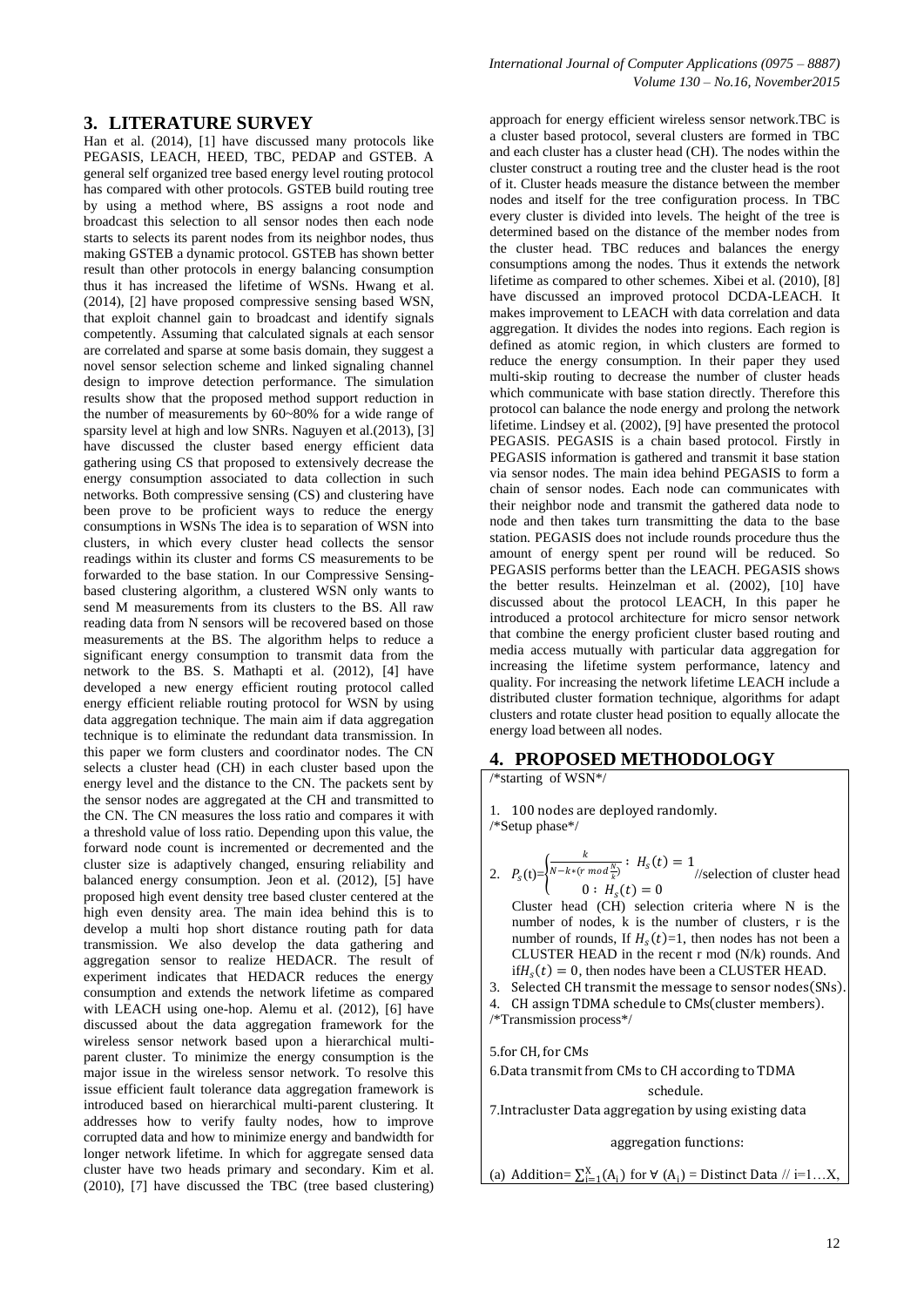*International Journal of Computer Applications (0975 – 8887) Volume 130 – No.16, November2015*

26. End of code

## **5. RESULTS AND DISCUSSION**

In this approach, the network is divided into various clusters. A cluster is formed by sensor nodes and then selects the cluster heads from the clusters. Cluster heads will selected on the bases of probability function .The sensor nodes transmit the collected data to the cluster head, then cluster head send the collected data to the root cluster head where all compressed data is stored, and then data is sent to the base station. Clustering helps in reducing power consumption and collisions. In this research work, clustering and compressed data is considered. data will be compressed by using compressive sensing technique. sensing based. If the sensor nodes present in the network have the equal amount of energy, then the network is called homogeneous sensor network.

Table 1 has shown the various parameters required to successfully simulate the WSNs. The taken values are benchmark for WSNs.

| Table 1: WSNs characteristics |       |
|-------------------------------|-------|
| <b>Parameter</b>              | Value |

| Parameter                                              | Value                                       |
|--------------------------------------------------------|---------------------------------------------|
| Area(x,y)                                              | 100,100                                     |
| Base station $(x,y)$                                   | 50,150                                      |
| Nodes(n)                                               | 100                                         |
| Probability(p)                                         | 0.1                                         |
| <b>Initial Energy</b>                                  | 0.1J                                        |
| transmiter_energy                                      | $50 * 10^{-9}$ J/bit                        |
| receiver_energy                                        | $50 * 10^{-9}$ J/bit                        |
| Free space(amplifier)                                  | $10 * 10^{-13}$ J/bit/m <sup>2</sup>        |
| Multipath(amplifier)                                   | $0.0013 * 10^{-13}$<br>J/bit/m <sup>2</sup> |
| <b>Effective Data aggregation</b>                      | $5 * 10^{-9}$ J/bit/signal                  |
| Maximum lifetime                                       | 4000                                        |
| Data packet Size                                       | 4000 KB                                     |
| m (fraction of advanced nodes)                         | 0.2                                         |
| a (energy factor between normal<br>and advanced nodes) | 1                                           |
| LZW compression                                        | 0.35                                        |

## **5.1 Performance Evaluation**

FIRST NODE DEAD**: -** Table 2 shows the first node dead evaluation of the GSTEB and the improved GSTEB protocols. In the table, it is clearly shown that the improved GSTEB performs better as compared to the GSTEB.

| <b>Table 2: First Node Dead Evaluation</b> |  |
|--------------------------------------------|--|
|--------------------------------------------|--|

| <b>Energy level</b> | <b>GSTEB</b> | <b>Improved GSTEB</b> |
|---------------------|--------------|-----------------------|
| 0.01                | 18           |                       |
| 0.02                | 36           | 101                   |
| 0.03                | 56           | 147                   |

12. if distance < min\_distance then 13. Assign distance to mindiclistance 14. Assign current<sub>CH</sub> to pass on node 15. end if 17. Set status  $= 1$  // node is in working 20. Intercluster Data Aggregation by using Additive Data aggregation function: i.  $∀j ∈ CH // for each node belong to cluster head$ status where active means it has been added for data aggregation previously and inactive means it require data aggregation iii. if  $(\text{max}$ data = Øthen // $(\text{max}$ data is a type of frame which stores the aggregated data. of j over again. //channel\_limit is the maximum capacity of transferring data of Wireless sensor network. vii. Assign max<sup>[6]</sup>data + j. data to max<sup>[6]</sup>data viii. Set j. status = 'Active' x. Assign max $\frac{m}{2}$ datatoadditive\_packet(m) // additive\_packet(m) is a entire label. xi. Put (max $\text{d}$ data) = Ø xii.  $m = m + 1$  // start a new additive packet CLUSTER HEADs not equal to inactive. packet size, Maximum compression ratio of LZW=0.35 Repeat step 25 iii. Extract data from packet(count\_additive\_packet) and Set count additive packet = count\_additive\_paket – 1.

X=nodes having dissimilar data packets. (b) Division =  $\frac{1}{v}$  $\frac{1}{\gamma} \sum_{j=1}^{Y} (B_j)$  for  $\forall$  ( $B_j$ ) = Similar data  $\qquad$  // j=1…Y, Y=nodes having alike data packets. 8.end for CMs

/\*selection of pass on node \*/

- 9. for pass on node
- 10. while status  $= 0$  // node is not working
- 11. find distance between current<sub>CH</sub> and Base Station using Euclidean distance:

distance=  $\sqrt{(x_1 - x_2)^2 + (y_1 - y_2)^2}$ 

- 
- 
- 
- 
- 16. end while
- 

/\*Transmission process2\*/

- 18. Send data from CHs to pass on node.
- 19. End for CLUSTER HEAD
- 
- 
- ii. if j. status = 'Inactive'  $\pi$  check the active or inactive
- 
- iv. Assign j. data to max<sup>10</sup>data
- v. Set j. status  $=$  'Active' // not necessary to aggregate data
- vi. else if max $\Omega$ data + j. data  $\leq$  channel\_limitthen
- 
- 
- ix. else max<sup>[n]</sup>data + j. data  $\leq$  channel\_limit then
- 
- 
- 
- 
- xiii. Repeat steps (iii) to (xii) till the status of all

#### xiv.en, end

/\* reduce data by using LZW Compression technique\*/

21.  $CPS = \frac{APS}{0.35}$  //CPS is Compressed packets size, APS is real

#### /\*Transmission phase3\*/

- 22. Send compressed data from pass on node to BS.
- 23. End for pass on node
- 24. Extract data by using LZW decompression at BS
- 25. Apply divisible data aggregation function at base station
- 
- ii. While the count\_additive\_packet not equal to ZERO
- 

iv. Finish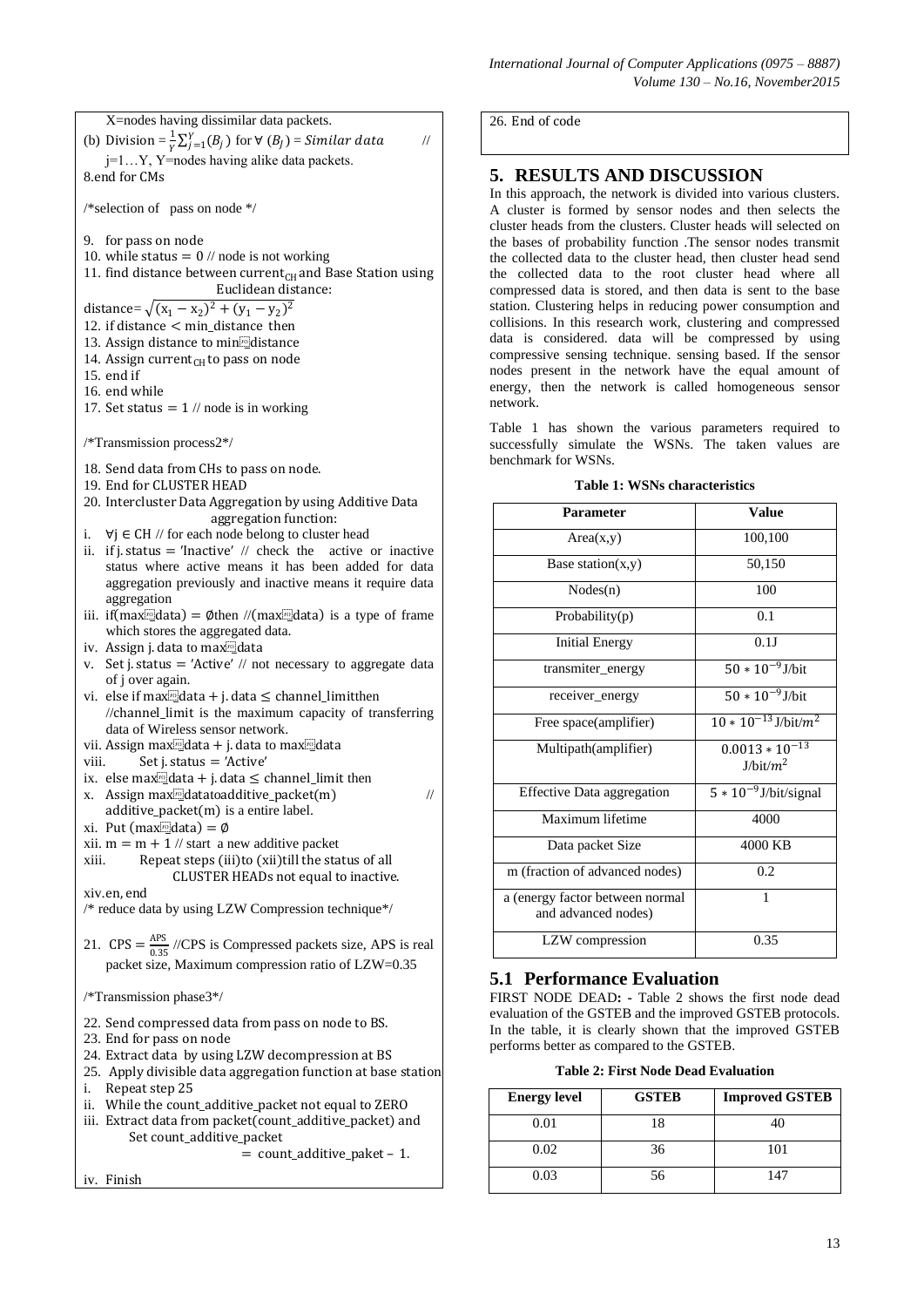| 0.04 | 72  | 186 |
|------|-----|-----|
| 0.05 | 90  | 251 |
| 0.06 | 108 | 251 |
| 0.07 | 144 | 294 |
| 0.08 | 167 | 426 |
| 0.09 | 189 | 475 |
| 0.1  | 224 | 533 |



**Fig 2: First Node Dead Analysis**

Fig.2 is showing the comparison of GSTEB and the improved GSTEB with respect to total number of rounds in case of first dead node. X-axis is representing initial energy. Y-axis is representing the number of rounds. It has been clearly shown that the overall number of rounds in case of improved GSTEB is quite more than that of the GSTEB. Thus improved GSTEB outperforms over the GSTEB.

TENTH NODE DEAD**:-**Table 3 shows the tenth node dead evaluation of the GSTEB and the improved GSTEB protocols. In the table, it is clearly shown that the improved GSTEB performs better as compared to the GSTEB.

**Table 3: Tenth Node Dead Evaluation**

| <b>Energy level</b> | <b>GSTEB</b> | <b>Improved</b><br><b>GSTEB</b> |
|---------------------|--------------|---------------------------------|
| 0.01                | 22           | 52                              |
| 0.02                | 44           | 112                             |
| 0.03                | 60           | 170                             |
| 0.04                | 85           | 216                             |
| 0.05                | 102          | 280                             |
| 0.06                | 121          | 341                             |
| 0.07                | 159          | 396                             |
| 0.08                | 182          | 462                             |
| 0.09                | 211          | 507                             |
| 0.1                 | 248          | 586                             |

Fig.3 is showing the comparison of GSTEB and the improved GSTEB with respect to total number of rounds in case of tenth dead node. X-axis is representing initial energy. Y-axis is representing the number of rounds. It has been clearly shown that the overall number of rounds in case of improved GSTEB is quite more than that of the GSTEB. Thus improved GSTEB outperforms over the GSTEB.



**Fig 3: Tenth Node Dead Analysis**

LAST NODE DEAD**: -** Table 4 shows the last node dead evaluation of the GSTEB and the improved GSTEB protocols. In the table, it is clearly shown that the improved GSTEB performs better as compared to the GSTEB.

| <b>Table 4: Last Node Dead Evaluation</b> |  |
|-------------------------------------------|--|
|                                           |  |

| <b>Energy level</b> | <b>GSTEB</b> | <b>Improved</b><br><b>GSTEB</b> |
|---------------------|--------------|---------------------------------|
| 0.01                | 50           | 82                              |
| 0.02                | 100          | 168                             |
| 0.03                | 150          | 234                             |
| 0.04                | 200          | 311                             |
| 0.05                | 250          | 383                             |
| 0.06                | 300          | 458                             |
| 0.07                | 350          | 528                             |
| 0.08                | 400          | 586                             |
| 0.09                | 450          | 664                             |
| 0.1                 | 500          | 753                             |



**Fig 4: Last Node Dead Analysis**